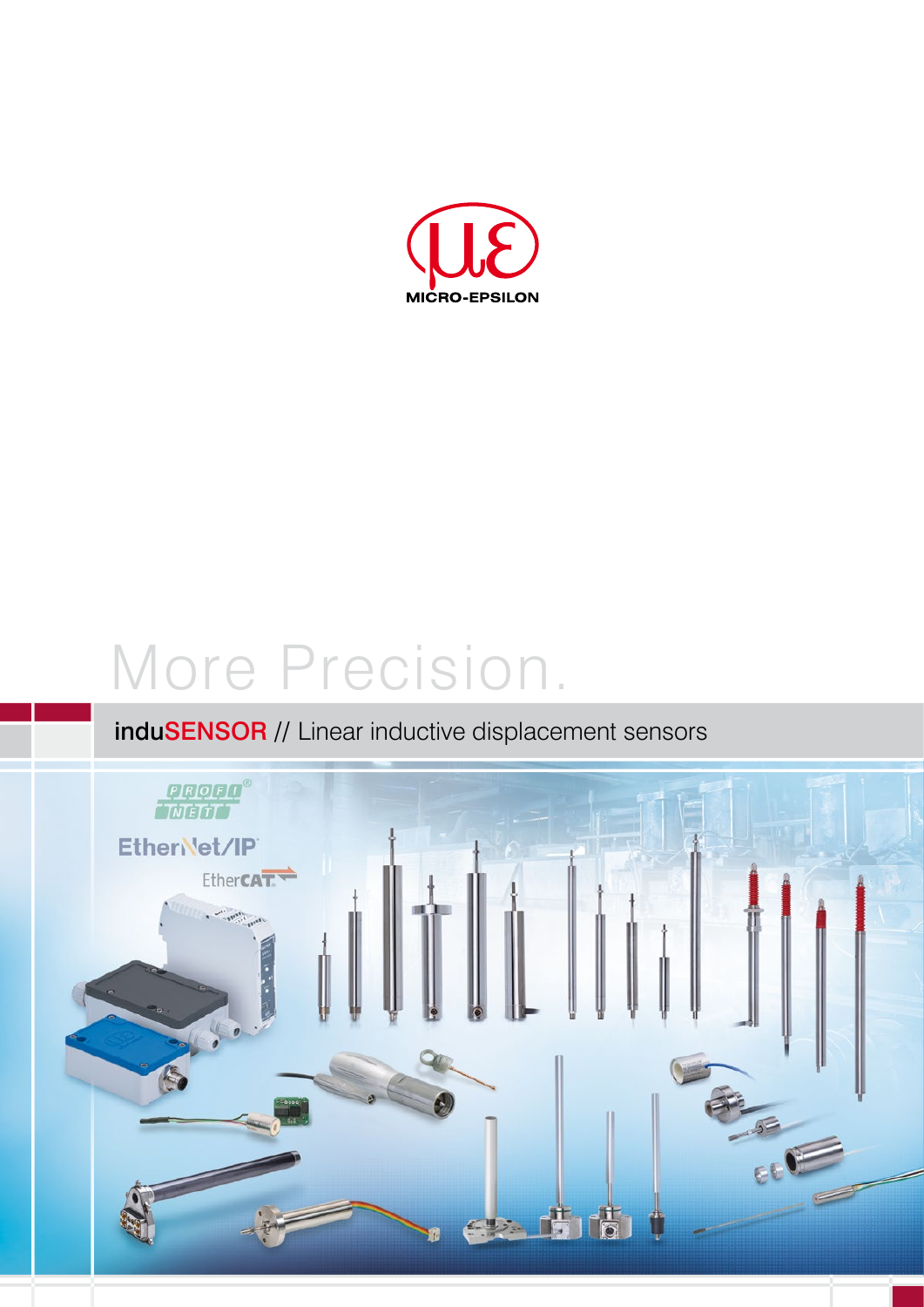### 12 Gauge with external controller for series applications **induSENSOR DTA (LVDT)**



LVDT gauge sensors DTA-xG8 are primarily used for the measurement and inspection of workpiece geometry (e.g. length, width, diameter, thickness, depth, height). Therefore, different measuring ranges from  $\pm 1$  mm to  $\pm 10$  mm are available. The gauges are particularly suitable for applications involving a large number of pieces.

These gauges have an axial cable outlet and are equipped with either a plain bearingguided plunger and a return spring, or with a pneumatic push rod. Depending on the measuring object, different probe tips are available.

DTA gauges can be operated with every MSC controller. Depending on this controller, single-/dual-/multi-channel measurements are possible. In addition to the well-established analog output, modern fieldbuses are available for integration purposes.



Based on modern interfaces and multi-channel capability, the MSC controllers open up new fields of application.



Plunger with return spring



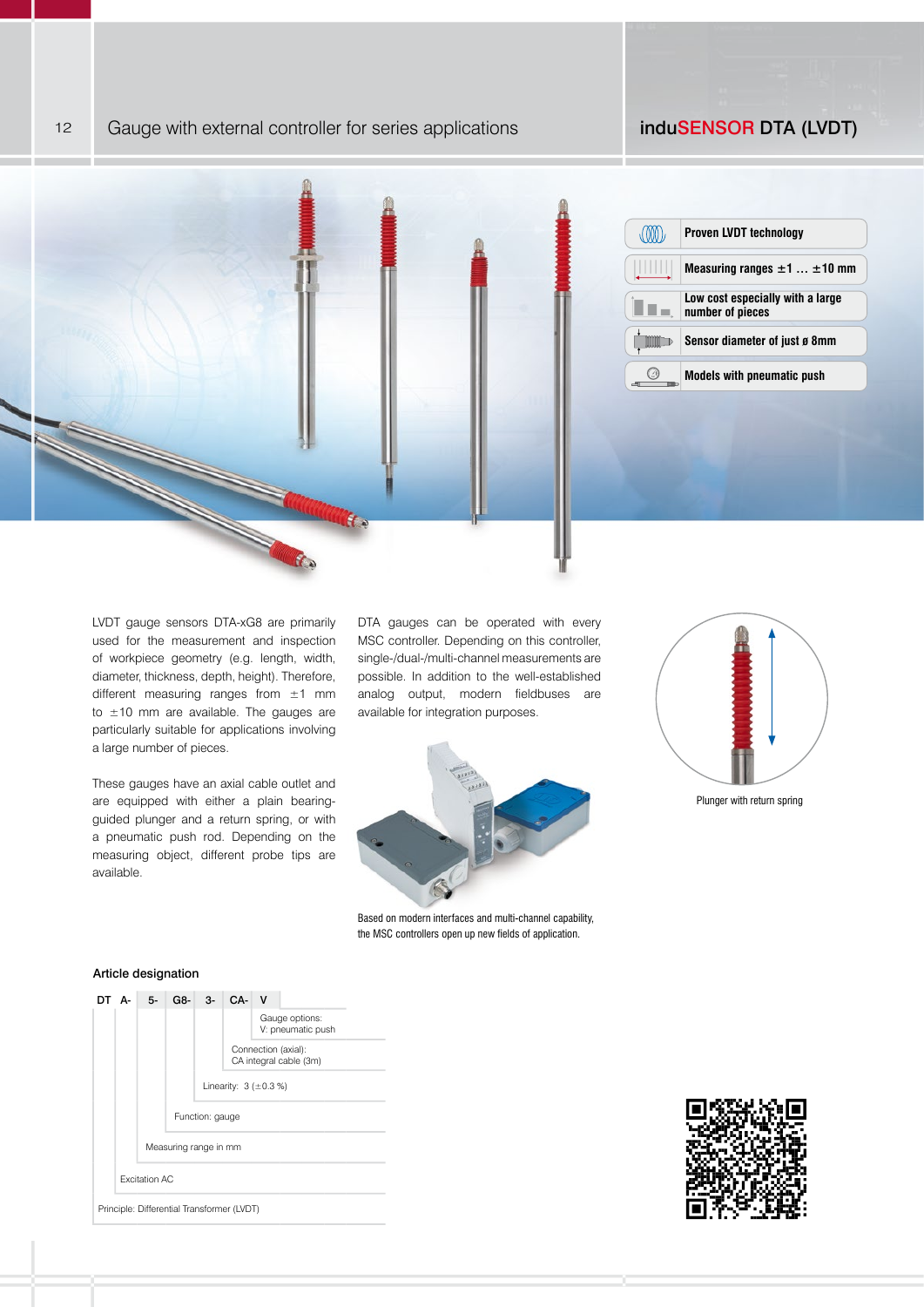## Model DTA-1G8 DTA-3G8 DTA-5G8 DTA-10G8 DTA-1G8-V DTA-3G8-V DTA-5G8-V DTA-10G8-V Measuring range ±1 mm ±3 mm ±5 mm ±10 mm ±1 mm ±3 mm ±5 mm ±10 mm  $\leq \pm 6 \ \mu$ m  $\leq \pm 18 \ \mu$ m  $\leq \pm 30 \ \mu$ m  $\leq \pm 60 \ \mu$ m  $\leq \pm 6 \ \mu$ m  $\leq \pm 18 \ \mu$ m  $\leq \pm 30 \ \mu$ m  $\leq \pm 60 \ \mu$ m  $\leq$  ±0.3% FSO Repeatability <sup>1)</sup> ≤0.15 µm ≤0.45 µm ≤0.45 µm ≤0.75 µm ≤1.5 µm ≤1.5 µm ≤0.75 µm ≤1.5 µm Temperature stability stability stability stability stability stability stability stability stability stability stability stability stability stability stability stability stability stability stability stability stability Sensitivity 133 mV / mm/V 85 mV / mm/V 53 mV / mm/V 44 mV / mm/V 133 mV / mm/V 85 mV / mm/V 53 mV / mm/V 44 mV / mm/V Excitation frequency 5 kHz 5 kHz 5 kHz 2 kHz 5 kHz 5 kHz 5 kHz 2 kHz Excitation voltage 550 mV Connection integrated cable (3 m) with open ends; axial cable outlet; drag-chain suitable; cable diameter of 3.1 mm; min. bending radii: fixed installation 25 mm, moving 38 mm, drag chain 47 mm Temperature range<br>
Temperature range<br>
Operation Contention Content Content Content Content Content Content Content Content Content Content Content Content Content Content Content Content Content Content Content Content Co  $-20$  ...  $+80$  °C (without bellows); 0 ... 80 °C (with bellows) Pressure resistance atmospheric pressure atmospheric pressure Shock (DIN EN 60068-2-27) 40 g / 6 ms in 3 axes, 1000 shocks each Vibration (DIN EN 60068-2-6) ±1.5 mm / 10 … 58 Hz in 2 axes, 10 cycles each  $\pm$ 20 g / 58 ... 500 Hz in 2 axes, 10 cycles each Protection class (DIN EN 60529) **IP65** (with bellows); IP54 (without bellows) Material Material Stainless steel (housing); FPM (bellows); PUR (cable sheath); PVC/PP (cable braids) Weight approx. 70 g approx. 70 g approx. 75 g approx. 85 g approx. 70 g approx. 70 g approx. 80 g approx. 85 g **Typical** spring forces<sup>2)</sup> SMR 1.3 N 0.8 N 1 N 0.7 N MMR 1.55 N 1.5 N 1.9 N 1.9 N 1.9 N depending on air pressure EMR 2 N 2.5 N 3 N 3.5 N Compatibility MSC7401, MSC7802, MSC7602

Typ. service life 5 million cycles

FSO = Full Scale Output

SMR = Start of measuring range, MMR = Mid of measuring range, EMR = End of measuring range

1) Averaging over 100 values; 200 repetitions

<sup>2)</sup> Removing the bellows changes the spring forces

## DTA-xG8-3-CA



Dimensions in mm, not to scale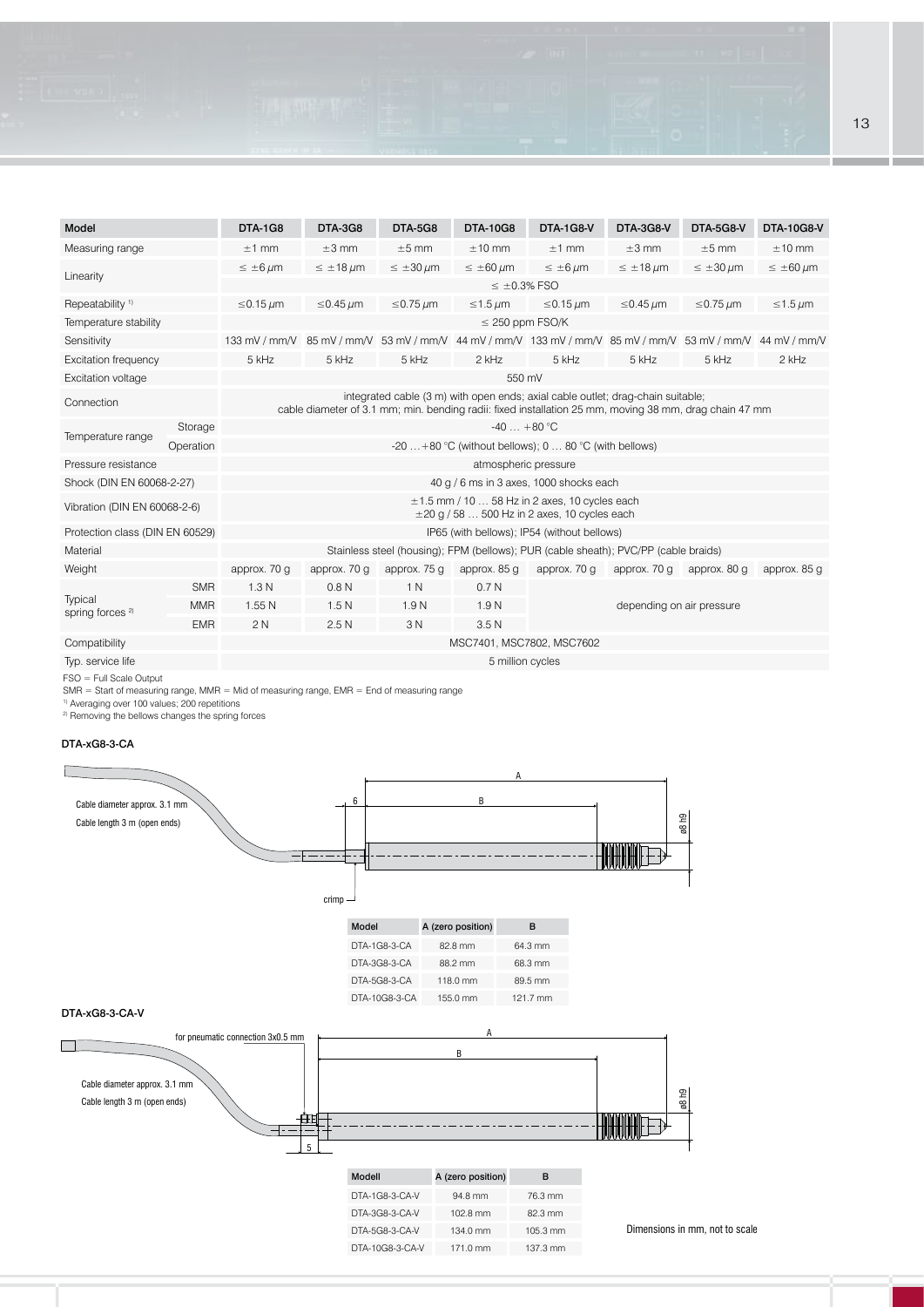14 Mounting options and accessories induSENSOR DTA (LVDT)

## Sensor cables

| C701-3        | Sensor cable, 3 m, with cable connector and tin-plated free ends     |
|---------------|----------------------------------------------------------------------|
| C701-6        | Sensor cable, 6 m, with cable connector and tin-plated free ends     |
| C701/90-3     | Sensor cable, 3 m, with 90° cable connector and tin-plated free ends |
| <b>IF7001</b> | Single-channel USB/RS485 converter for MSC7xxx                       |

## Service

Assembly of screw flange - DTA-xG8 Connector assembly M9 and cable reduction XXXX mm - DTA-x Connector assembly M9 - DTA-x

MBS12/8 Mounting block Sensor mounting for circumferential clamping

MBS12/8 Adapter ring for reduction to D8 (gauge)



M2.5

ø10 ົ 5ء<br>آ

Probe tips

Type 2 probe tip / hard metal Type 2 probe tip / plastics Type 2 probe tip / ruby Type 2 probe tip / steel Type 10 probe tip / steel Type 11 probe tip / steel Type 13 probe tip / steel

Standard probe tip: type 2 Option: type 10 Option: type 11







Mounting block Clamping shaft (77777) Adapter ring **MINID** Mounting area

## Mounting block MBS12/8 Adapter ring and the set of the set of the set of the set of the set of the set of the set of the set of the set of the set of the set of the set of the set of the set of the set of the set of the se

Sensor mounting





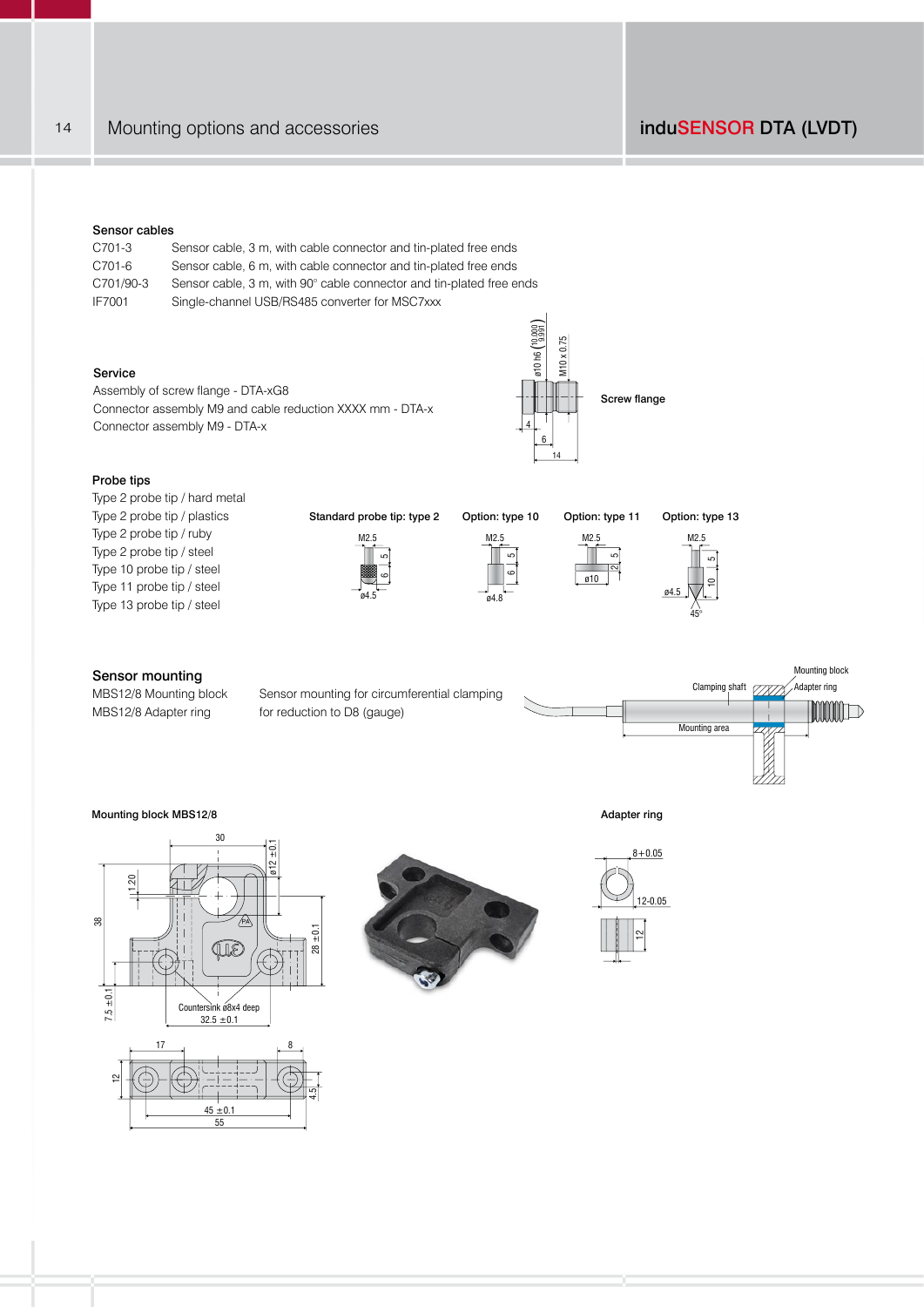## Applications **15** Applications **15**

Gauges from Micro-Epsilon have many possible fields of application. Due to different measuring ranges and configuration settings, the gauges are suitable for numerous measurement and inspection tasks. Combined with multi-channel controllers, the DTA gauges are often used for dimensional measurement and inspection tasks, e.g., in automated quality control, R&D and production monitoring.